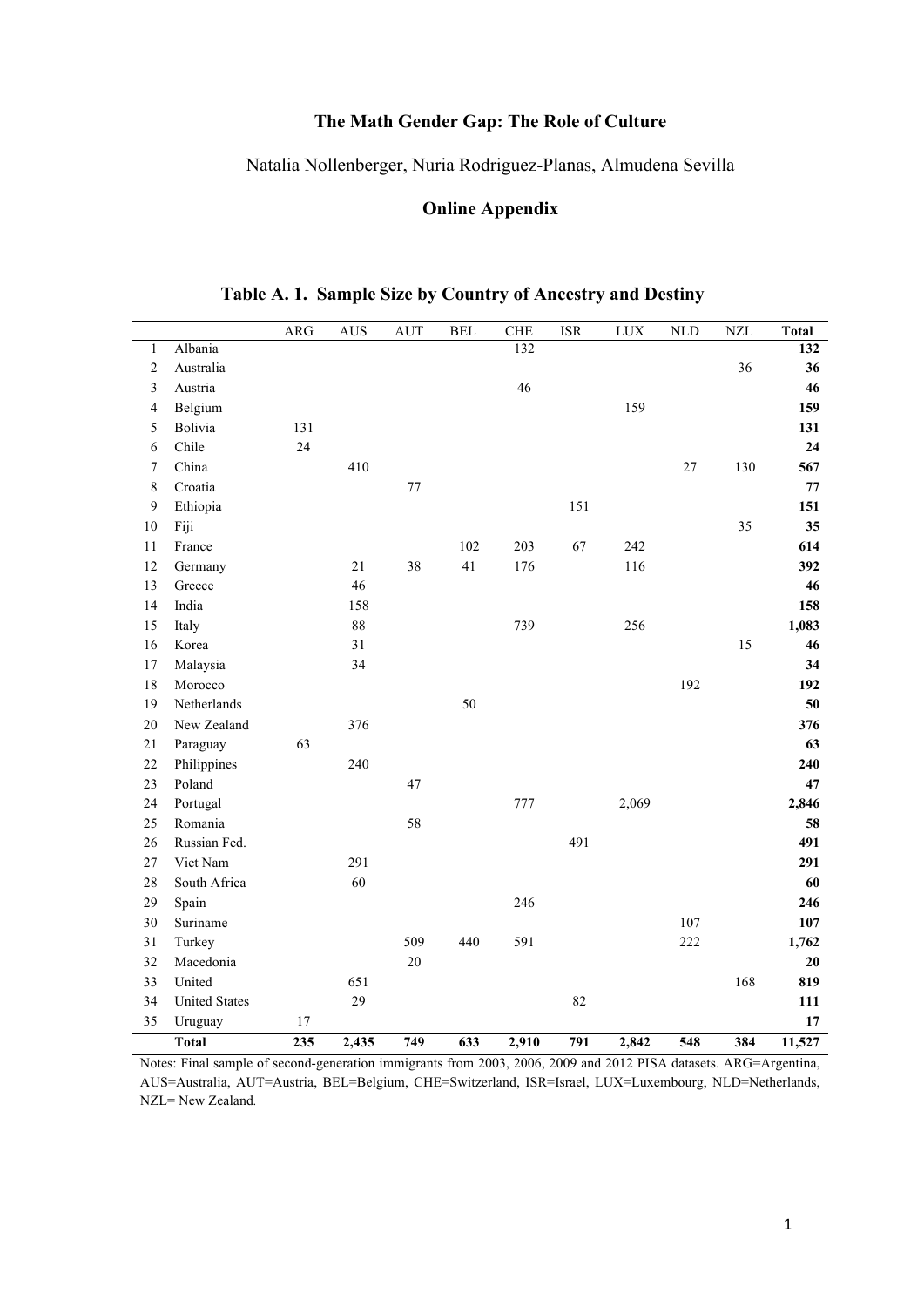|                | Country of ancestry  | Math Gender Gap | GGI  | $\cal N$ |
|----------------|----------------------|-----------------|------|----------|
| $\mathbf{1}$   | Korea                | $-78.24$        | 0.61 | 46       |
| $\overline{2}$ | Macedonia            | $-72.64$        | 0.69 | 34       |
| 3              | Uruguay              | $-40.31$        | 0.69 | 111      |
| $\overline{4}$ | Fiji                 | $-38.99$        | 0.64 | 35       |
| 5              | Greece               | $-35.53$        | 0.67 | 46       |
| 6              | Malaysia             | $-35.19$        | 0.65 | 192      |
| 7              | <b>United States</b> | $-34.75$        | 0.72 | 819      |
| 8              | Croatia              | $-31.74$        | 0.69 | 77       |
| 9              | Morocco              | $-31.70$        | 0.59 | 50       |
| 10             | Romania              | $-30.52$        | 0.68 | 491      |
| 11             | Spain                | $-25.55$        | 0.73 | 246      |
| 12             | UK                   | $-23.73$        | 0.74 | 20       |
| 13             | Italy                | $-22.65$        | 0.68 | 1,083    |
| 14             | China                | $-21.69$        | 0.69 | 567      |
| 15             | Albania              | $-21.16$        | 0.66 | 132      |
| 16             | Poland               | $-20.11$        | 0.70 | 2,846    |
| 17             | Russian Fed.         | $-16.88$        | 0.70 | 291      |
| 18             | India                | $-16.45$        | 0.62 | 158      |
| 19             | Belgium              | $-15.56$        | 0.72 | 159      |
| 20             | Bolivia              | $-14.36$        | 0.67 | 131      |
| 21             | Turkey               | $-13.77$        | 0.58 | 1,762    |
| 22             | Ethiopia             | $-10.69$        | 0.59 | 151      |
| 23             | Suriname             | $-10.39$        | 0.67 | 107      |
| 24             | Philippines          | $-9.66$         | 0.76 | 47       |
| 25             | South Africa         | $-9.56$         | 0.77 | 60       |
| 26             | Portugal             | $-8.53$         | 0.70 | 58       |
| 27             | Germany              | $-6.96$         | 0.74 | 392      |
| 28             | France               | $-6.43$         | 0.73 | 614      |
| 29             | Viet Nam             | $-6.34$         | 0.68 | 17       |
| 30             | New Zealand          | 2.42            | 0.79 | 63       |
| 31             | Paraguay             | 12.61           | 0.69 | 240      |
| 32             | Australia            | 32.26           | 0.73 | 36       |
| 33             | Austria              | 32.29           | 0.70 | 46       |
| 34             | Chile                | 33.52           | 0.69 | 24       |
| 35             | Netherlands          | 47.53           | 0.75 | 376      |
|                | Mean                 | $-15.70$        | 0.69 | 11,527   |
|                | St. Dev.             | 26.04           | 0.05 |          |

#### **Table A.2. Gender Gap in Math Scores and Gender Equality by Country of Ancestry**

*Notes:* Table A.1 displays the means of the math gender gap and the GGI by country of ancestry estimated using our sample of second-generation immigrants from 2003, 2006, 2009 and 2012 PISA. Countries are ordered by the gender gap in math scores. It was obtained from estimating a linear regression using the plausible values provided by the PISA data sets as LHS variable and a female indicator as RHS (we estimated one regression for each PV and present the average of the 5 coefficients estimated). See Appendix Table A.3 for details about gender equality measures. The last two rows of Table A.1 display the mean and cross-country standard deviation.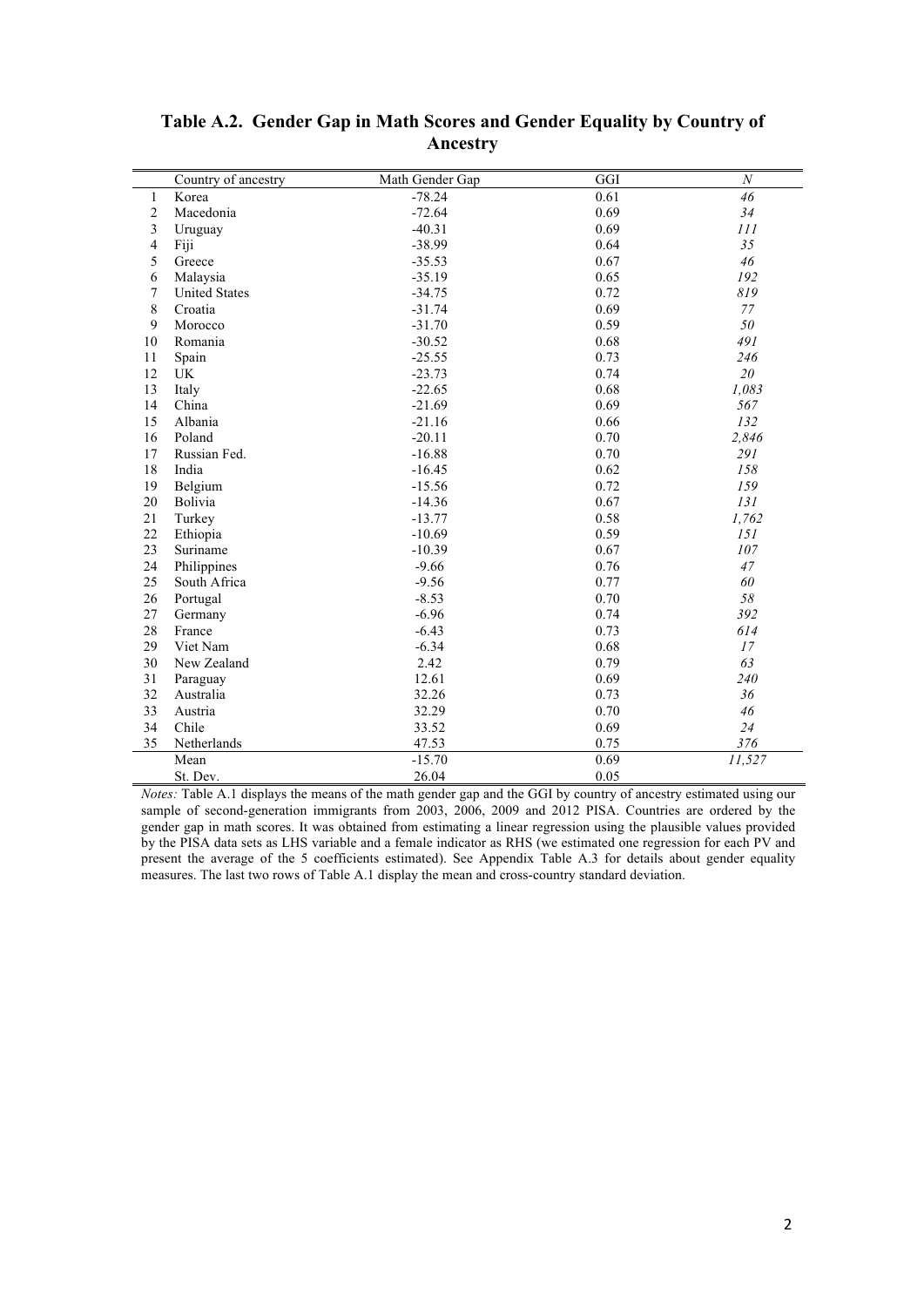| Name                                                                              | <b>Definition</b>                                                                                                                                                                                                                                                                                                                                                                                                                                                                                                                                                                                                                                                                                                                                                                                                                                                                                                                                                                                                                                                                                                                                      | Mean         | <b>St. Dev. across</b><br>countries of ancestry |
|-----------------------------------------------------------------------------------|--------------------------------------------------------------------------------------------------------------------------------------------------------------------------------------------------------------------------------------------------------------------------------------------------------------------------------------------------------------------------------------------------------------------------------------------------------------------------------------------------------------------------------------------------------------------------------------------------------------------------------------------------------------------------------------------------------------------------------------------------------------------------------------------------------------------------------------------------------------------------------------------------------------------------------------------------------------------------------------------------------------------------------------------------------------------------------------------------------------------------------------------------------|--------------|-------------------------------------------------|
| A. Individual Characteristics                                                     |                                                                                                                                                                                                                                                                                                                                                                                                                                                                                                                                                                                                                                                                                                                                                                                                                                                                                                                                                                                                                                                                                                                                                        |              |                                                 |
| Female                                                                            | Dummy variable equal to 1 if the individual is a girl                                                                                                                                                                                                                                                                                                                                                                                                                                                                                                                                                                                                                                                                                                                                                                                                                                                                                                                                                                                                                                                                                                  | 0.52         | 0.08                                            |
| Age                                                                               | Years and months                                                                                                                                                                                                                                                                                                                                                                                                                                                                                                                                                                                                                                                                                                                                                                                                                                                                                                                                                                                                                                                                                                                                       | 15.77        | 0.06                                            |
| Different grade                                                                   | Dummy equal to 1 if the current individual's grade is<br>different from the modal grade at the children age in<br>the host country and 0 otherwise.                                                                                                                                                                                                                                                                                                                                                                                                                                                                                                                                                                                                                                                                                                                                                                                                                                                                                                                                                                                                    | 0.35         | 0.17                                            |
| <b>B.</b> Family characteristics                                                  |                                                                                                                                                                                                                                                                                                                                                                                                                                                                                                                                                                                                                                                                                                                                                                                                                                                                                                                                                                                                                                                                                                                                                        |              |                                                 |
| Mother highest                                                                    | Index constructed by the PISA program based upon                                                                                                                                                                                                                                                                                                                                                                                                                                                                                                                                                                                                                                                                                                                                                                                                                                                                                                                                                                                                                                                                                                       |              |                                                 |
| level of education<br>(MISCED)                                                    | the highest education level of each parent. It has the<br>following categories: (0) None; (1) ISCED 1 (primary<br>education); (2) ISCED 2 (lower secondary); (3)                                                                                                                                                                                                                                                                                                                                                                                                                                                                                                                                                                                                                                                                                                                                                                                                                                                                                                                                                                                       | 3.66         | 1.04                                            |
| Father highest level<br>of education<br>(FISCED)                                  | ISCED Level 3B or 3C (vocational/pre-vocational<br>upper-secondary); (4) ISCED 3A (upper-secondary)<br>and/or ISCED 4 (non-tertiary post-secondary); (5)<br>ISCED 5B (vocational tertiary); and (6) ISCED 5A, 6<br>(theoretically-oriented tertiary and post-graduate).                                                                                                                                                                                                                                                                                                                                                                                                                                                                                                                                                                                                                                                                                                                                                                                                                                                                                | 3.85         | 0.85                                            |
| Mother works                                                                      | Dummy equal to one if the mother (father) works,                                                                                                                                                                                                                                                                                                                                                                                                                                                                                                                                                                                                                                                                                                                                                                                                                                                                                                                                                                                                                                                                                                       |              |                                                 |
| Father works                                                                      | and zero otherwise. Due to the direct question about<br>parents' labor status is not included in all PISA<br>waves, we use students' responses about what is the<br>mother (father) main work. The dummy takes the<br>value of zero when the answer is housewife, student<br>or social beneficiary (unemployed, retired, sickness,<br>etc.) and one otherwise.                                                                                                                                                                                                                                                                                                                                                                                                                                                                                                                                                                                                                                                                                                                                                                                         | 0.82<br>0.93 | 0.14<br>0.05                                    |
| Index of home<br>possessions<br>(homeposs)<br><b>School characteristics</b><br>C. | The index of home possessions comprises all items<br>on the indices of wealth, cultural possessions and<br>home educational resources, as well as books in the<br>home recoded into a four-level categorical variable<br>(0-10 books, 11-25 or 26-100 books, 101-200 or 201-<br>500 books, more than 500 books). The index of<br>wealth is based on the students' responses on whether<br>they had a room of their own, a link to the Internet, a<br>dishwasher, a DVD player, and three other country-<br>specific items; and their responses on the number of<br>cellular phones, televisions, computers, cars and the<br>rooms with a bath or shower. The index of cultural<br>possessions is based on the students' responses to<br>whether they had the following at home: classic<br>literature, books of poetry and works of art. The<br>index of home educational resources is based on the<br>items measuring the existence of educational<br>resources at home including a desk and a quiet place<br>to study, a computer, educational software, books to<br>help with students' school work, technical reference<br>books and a dictionary. | $-0.04$      | 0.53                                            |
|                                                                                   |                                                                                                                                                                                                                                                                                                                                                                                                                                                                                                                                                                                                                                                                                                                                                                                                                                                                                                                                                                                                                                                                                                                                                        |              |                                                 |
| Percentage of girls                                                               | PISA index of the proportion of girls enrolled in each<br>school derived from school principals' responses<br>regarding the number of girls divided by the total of<br>girls and boys at a school.                                                                                                                                                                                                                                                                                                                                                                                                                                                                                                                                                                                                                                                                                                                                                                                                                                                                                                                                                     | 0.49         | 0.04                                            |
| Private school                                                                    | Dummy equal to 1 if school is private and 0<br>otherwise.                                                                                                                                                                                                                                                                                                                                                                                                                                                                                                                                                                                                                                                                                                                                                                                                                                                                                                                                                                                                                                                                                              | 0.24         | 0.18                                            |
| School location                                                                   | Dummy equal to 1 if the school is in a metropolis<br>(one million or more inhab.) and 0 otherwise.                                                                                                                                                                                                                                                                                                                                                                                                                                                                                                                                                                                                                                                                                                                                                                                                                                                                                                                                                                                                                                                     | 0.29         | 0.27                                            |

# **Table A. 3. Individual-level variables: Definition and Descriptive Statistics**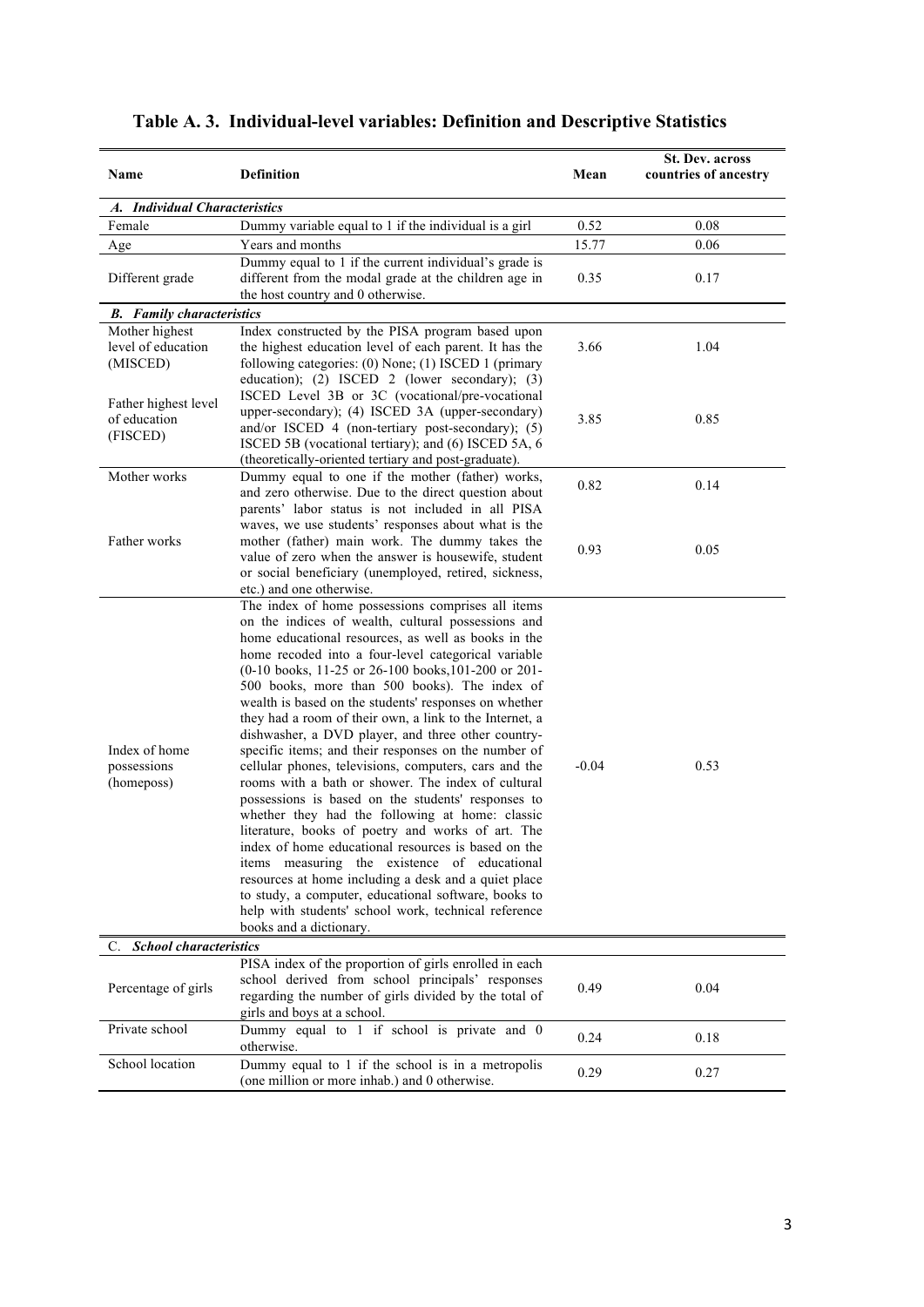|                                                                         | <b>Math scores</b> |
|-------------------------------------------------------------------------|--------------------|
| A. Baseline                                                             |                    |
| GGI×Female                                                              | 149.55**           |
|                                                                         | [62.62]            |
| N                                                                       | 11,527             |
| $R^2$                                                                   | 0.35               |
| B. Controlling for ancestry-country HDI and its interaction with female |                    |
| GGI×Female                                                              | 158.79**           |
|                                                                         | [66.52]            |
| N                                                                       | 11,527             |
| $R^2$                                                                   | 0.35               |
| C. Host-country regional FE                                             |                    |
| GGI×Female                                                              | 133.98**           |
|                                                                         | [62.69]            |
| N                                                                       | 11,527             |
| $R^2$                                                                   | 0.36               |
| D. Gender equality measures from 90s                                    |                    |
| $FLFP(1990) \times Female$                                              | 35.46              |
|                                                                         | [31.23]            |
| N                                                                       | 11,527             |
| $R^2$                                                                   | 0.35               |
|                                                                         |                    |
| Parliament seats held by women (1990-97) $\times$ Female                | $77.60*$           |
|                                                                         | [42.79]            |
| N                                                                       | 11,507             |
| $R^2$                                                                   | 0.35               |
| E. Adding Year FE × Female                                              |                    |
| GGI×Female                                                              | 150.13**           |
|                                                                         | [64.12]            |
| N                                                                       | 11,527             |
| $R^2$                                                                   | 0.35               |
| F. Cluster SE at country of ancestry level                              |                    |
| GGI×Female                                                              | 149.55***          |
|                                                                         | [45.98]            |
| N                                                                       | 11,527             |
| $R^2$                                                                   | 0.35               |

#### **Table A.4. Robustness Checks**

*Notes:* Results from estimating equation 1 using alternative specifications. In panel B we replace the GDP per capita in the country of ancestry by a better proxy of the human capital level in the country of ancestry (the Human Development Index). In panel C, host-country regional fixed effects are used instead of host-country fixed effects. Panel D uses alternative measures of gender equality in the country of ancestry, measured in the 1990s. Panel E presents a more flexible specification in which PISA fixed effects are interacted with the gender indicator. Panel F presents estimates with standard errors clustered at the country of ancestry level. In all cases we use the five plausible values of math test scores provided by PISA datasets and report the average coefficient (Stata command *pv*). Except for Panel F, standard errors are adjusted following the Fay's BRR methodology using the 80 alternative weights provided by the PISA datasets.

\* p<0.1, \*\* p<0.05, \*\*\* p<0.01